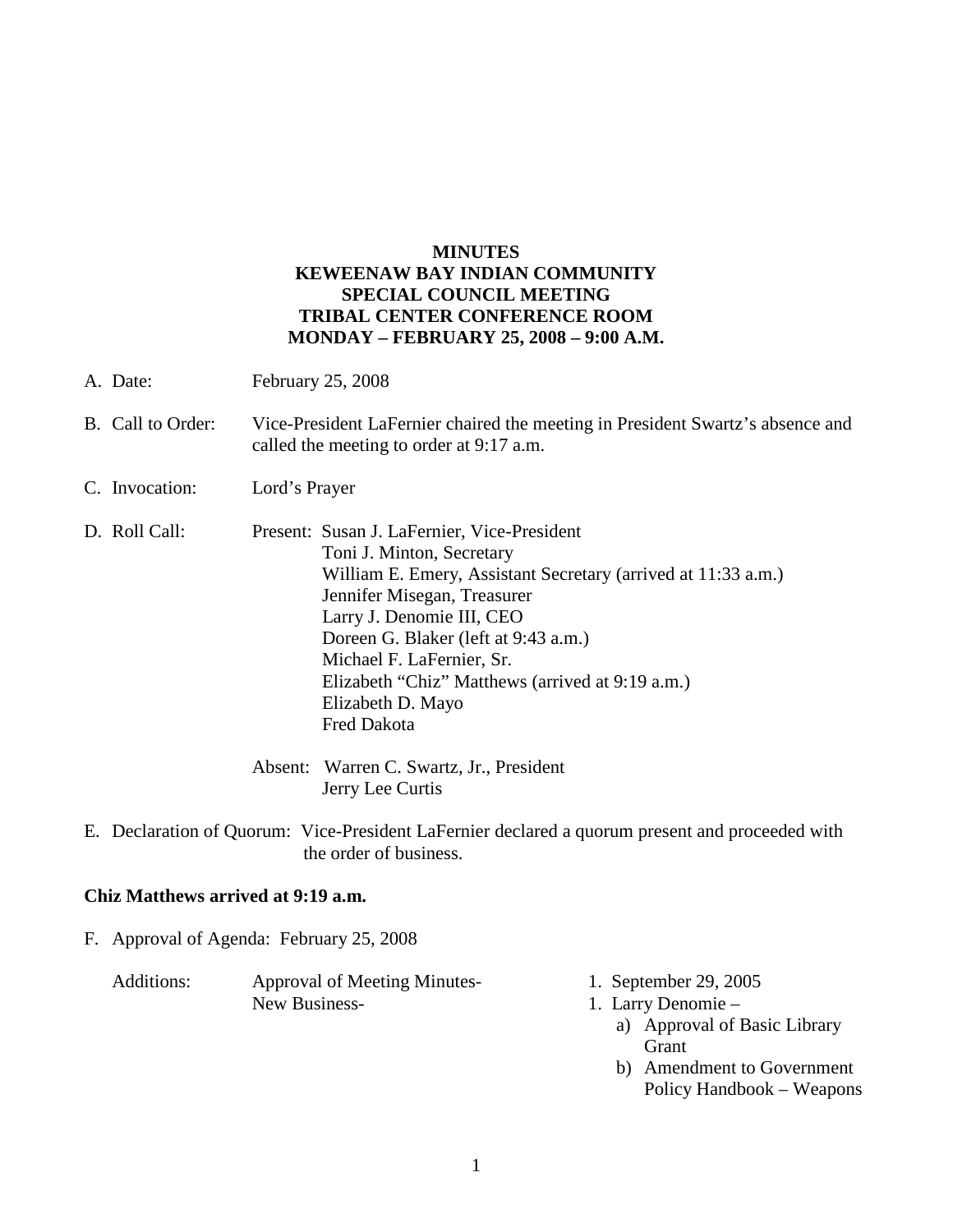**MOTION MADE BY JENNIFER MISEGAN TO APPROVE THE AGENDA WITH THE ADDITIONS. SUPPORTED BY DOREEN G. BLAKER. EIGHT IN FAVOR (Toni J. Minton, Jennifer Misegan, Larry J. Denomie III, Doreen G. Blaker, Michael F. LaFernier, Sr., Elizabeth "Chiz" Matthews, Elizabeth D. Mayo, Fred Dakota), OPPOSED – 0, ABSTAINING – 0, THREE ABSENT (Warren C. Swartz, Jr., William E. Emery, Jerry Lee Curtis), MOTION CARRIED.**

- G. Approval of Meeting Minutes:
	- 1. September 29, 2005

**MOTION MADE BY LARRY J. DENOMIE III TO APPROVE THE SEPTEMBER 29, 2005 MEETING MINUTES. SUPPORTED BY JENNIFER MISEGAN. SIX IN FAVOR (Toni J. Minton, Jennifer Misegan, Larry J. Denomie III, Michael F. LaFernier, Sr., Elizabeth D. Mayo, Fred Dakota), OPPOSED – 0, TWO ABSTAINING (Doreen G. Blaker, Elizabeth "Chiz" Matthews), THREE ABSENT (Warren C. Swartz, Jr., William E. Emery, Jerry Lee Curtis), MOTION CARRIED.**

- H. New Business:
	- 1. Larry Denomie, CEO a) Approval of the basic Library Grant \$6000.00 Grant with a \$1000.00 Tribal support match

**MOTION MADE BY FRED DAKOTA TO APPROVE THE BASIC LIBRARY GRANT WITH A \$1000.00 TRIBAL SUPPORT MATCH. SUPPORTED BY DOREEN G. BLAKER. EIGHT IN FAVOR (Toni J. Minton, Jennifer Misegan, Larry J. Denomie III, Doreen G. Blaker, Michael F. LaFernier, Sr., Elizabeth "Chiz" Matthews, Elizabeth D. Mayo, Fred Dakota), OPPOSED – 0, ABSTAINING - 0, THREE ABSENT (Warren C. Swartz, Jr., William E. Emery, Jerry Lee Curtis), MOTION CARRIED.**

**Doreen Blaker left at 9:43 a.m.**

b) Amendment to Government Policy Handbook

**MOTION MADE BY JENNIFER MISEGAN TO ADD IN THE PERSONNEL POLICY UNDER SECTION 18-D #7 "BRANDISHING A WEAPON." SUPPORTED BY ELIZABETH D. MAYO. SEVEN IN FAVOR (Toni J. Minton, Jennifer Misegan, Larry J. Denomie III, Michael F. LaFernier, Sr., Elizabeth "Chiz" Matthews, Elizabeth D. Mayo, Fred Dakota), OPPOSED – 0, ABSTAINED - 0, FOUR ABSENT (Warren C. Swartz, Jr., William E. Emery, Doreen Blaker, Jerry Lee Curtis), MOTION CARRIED.**